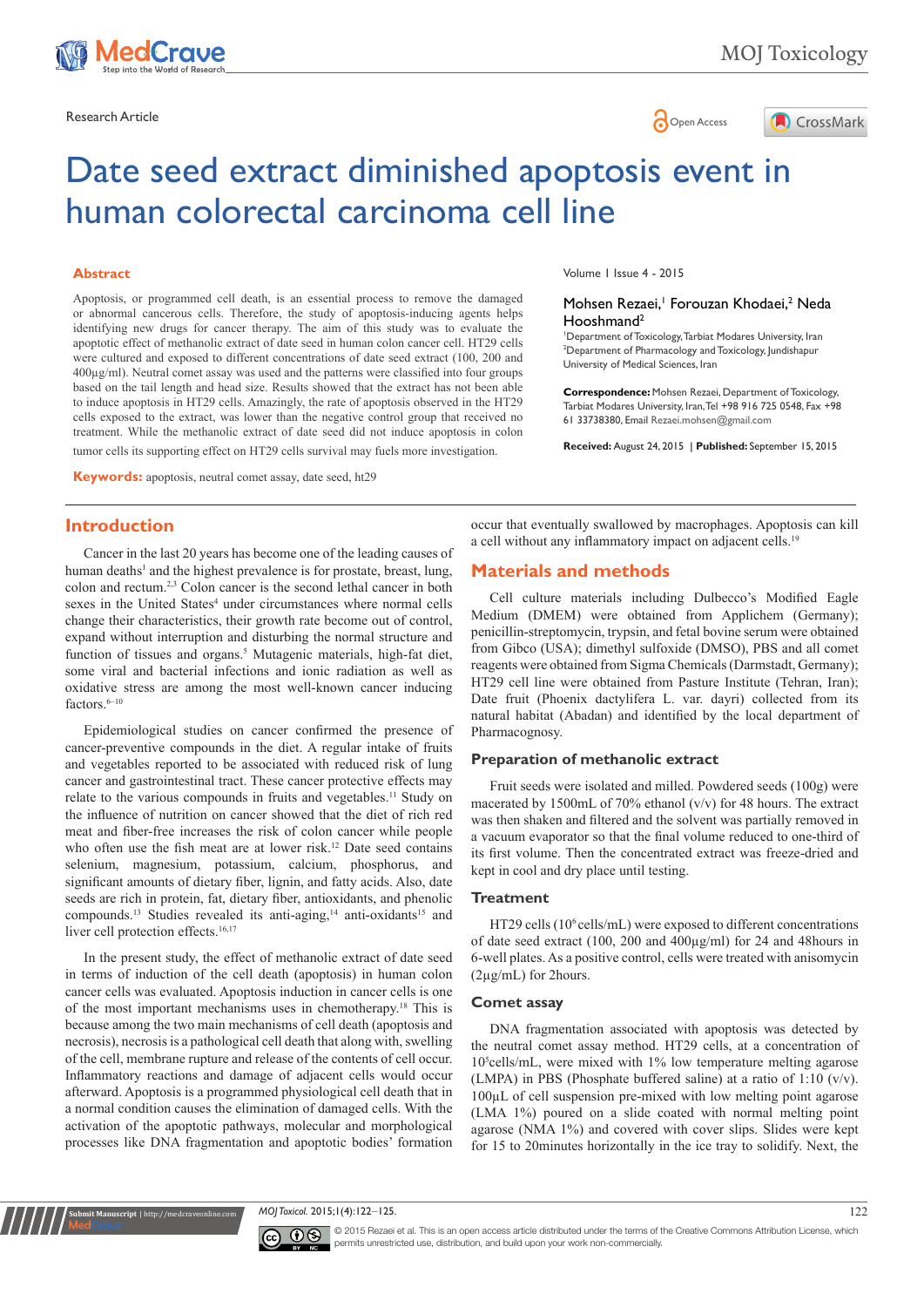cover slips were removed from the slides and placed in a lysis solution (14.61g NaCl, 3.72g EDTA, 0.125g Tris ,0.9g NaOH , 1g sodium lauryl sarcosinate 1%, DMSO 10% , Triton x-100 1% and pH=10) for one hour and then washed by deionized water, kept for 20minutes in electrophoresis buffer (NaOH 12g, EDTA 372.0g, dH<sub>2</sub>O to 1000mL and pH=13) and electrophoresed at 25V and 300mA for 20minutes and then washed with neutralized buffer (Tris  $1.12g$ ,  $dH<sub>2</sub>O$  to  $250mL$ and pH=7.5) for five minutes three times. Slides were immersed in ethidium bromide solution for five minutes and analyzed by fluorescence microscope. For evaluating the comet patterns, 50 nuclei from each slide were counted and comets were scored 0-3 depending on the head size and tail length. The cells were visually scored into comet classes according to tail size class: NMC=No migration cells (score 0), SMC=Short migration cells (score 1) MMC=Medium migration cells (score 2), LMC=Long migration cells (score 3). Comets without head and those with nearly all the DNA in the tail or with a very wide tail were excluded from the evaluation, because they probably represented dead cells. Cells with the score of 0 and 1 were considered healthy while Scores 2 and 3 considered as apoptotic cells. Frequencies of the comet patterns resulting from 100, 200 and 400µg/ml of methanolic extract of the date seed were calculated and compared with the positive control (anisomycin) values.<sup>20</sup>

#### **Statistical analysis**

Statistical analysis was performed using the non-parametric X2 test to compare groups of data.

#### **Results**

HT29 cells following 24 and 48hours exposure to different concentrations of date seed extract to determination of the type of cell death was evaluated by comet assay technique. Anisomycin was considered as a positive control and also negative control cells did not receive any drug. Each slide analyzed using fluorescence microscope, 50 cells were considered and comet patterns (score0, score1, score2, score3) in each group were counted. The percentage of healthy cells and apoptotic cells based on the patterns of comet and in comparison with the control groups were presented.

Figure 1 shows the frequency of comet patterns in HT29 cells exposed to *anisomycin* (2µg / ml) and 100, 200, 400µg date seed extract for 24hours (Figure 1A) and 48 hours (Figure 1B). Result showed that by all extract concentrations at 24 and 48 hours apoptotic events was not observable.

Never the less at  $100\mu$ g/ml the frequency of comet patterns were same as a negative control group, at 200 and 400µg significant reductions in the apoptotic events were observed.

Figure 2 shows the percentage of apoptotic cells exposed for 24hours (Figure 2A) and 48h (Figure 2B) with various concentrations of date seed extract (10, 100, 200, 400µg/ml) and positive control Anisomycin (2µg/ml). Rate of apoptosis in all concentrations was significantly lower than positive control group. At 200 and 400µg significant reduction was observed in apoptotic cell death and compared to the negative control group, by increasing the concentration, a significant reduction in the rate of apoptosis was evident. The rate of apoptosis in all concentrations was significantly less than the positive control group. Figure 2C shows the percentage of apoptotic cells exposed for 24 hours and 48 hours with various concentrations of date seed extract (10, 100, 200, 400 $\mu$ g/ml) and positive control anisomycin (2 $\mu$ g / ml). The results showed that the rate of patterns associated with apoptosis

(score 2 and 3) exposed to the date seed extract for 48 hours were less than those exposed for 24 hours. Figure 2D shows percentage of healthy cells exposed to different concentrations of date seed extract and positive control anisomycin, and again the percentage of healthy cells in all groups significantly  $(P<0.001)$  was higher than the cells received anisomycin.

#### **Discussion**

Because of the diverse climates, Iran is home of various valuable species of medicinal plants. Identification of therapeutic properties of these plants has attracted a lot of attention over the past two decades and a lot of researches have been done in this area.

Cancer has become one of the leading causes of human deaths<sup>1</sup> with the higher incidences including prostate, breast, lung, colon and rectal.2,3 In the United States, approximately 148,810 new cases of colorectal cancer are diagnosed each year and approximately 49,960 of Americans die each year due to the colon cancer.<sup>21</sup>

Date fruit and its components suggested being effective against cancer. A study conducted in vitro indicated that the date fruit has an anti-neoplastic effect through the regression of sarcoma tumors.22 Results for the date fruit extract from the Ames test indicated that the *mutagenicity* induced by *benzo* [α] *pyrene* was inhibited in the TA-98 and TA-100.23 Date fruit components that may have anti-oxidant and indeed anti-*mutagenic* properties include proanthocyanidin, anthocyanin, beta-carotene, and phenolic acid.24 Date seeds are also rich in phenolic compounds and proanthocyanidin. The presence of the phenolic compounds with the potential to eliminate free radicals will strengthen its anti-*mutagenic* effect.

Dates are rich in selenium and some studies linked its antimutagenic effects against carcinogenic substances accordingly.<sup>24,25</sup> In a study on ten varieties of dates grown in different regions of Saudi Arabia, the presence of selenium in the date seeds were reported.<sup>26</sup> Selenium has anti-mutagenic and anti-antioxidant effects and its effect on enzymes involved in DNA repair seems to be significant.<sup>27</sup> Methanolic extract obtained from seeds and pulp of the date showed strong antioxidant effects *in vitro*. 28

Antioxidant, $28,29$  anti-mutagens, $23$  anti-neoplastic<sup>22</sup> and antiaging26 effects reported for the date fruit and given that the induction of apoptosis in cancer cells is one of the highly desired mechanism of function for cancer therapy<sup>30</sup> directed us to examine the possible apoptotic effect of the methanolic extract of date seed in human colon cancer cells.

At the beginning, concentrations of 100, 200 and 400µg/ml were used and finally, we increased the concentration to 2500 and 5000µg/ ml for 48 hours.

Through the images obtained from fluorescence microscope nucleus of apoptotic cells was in the form of a comet with a long tail and a small head. Comparison of the frequency of comet patterns exposed to *anisomycin* show that prevalence of comet patterns with the score 2, 3 (apoptotic cells) were significantly higher than comet pattern with the score 0, 1 (normal cells) (Figure 1  $\&$  2). Exposure to *anisomycin* affected about 60% of the cells toward apoptosis and the rate of apoptosis in all extract concentrations were significantly lower than positive control, that is, by increasing the concentration, a significant reduction in the rate of apoptosis was observed compared to the negative control group. Even at very high concentrations (2500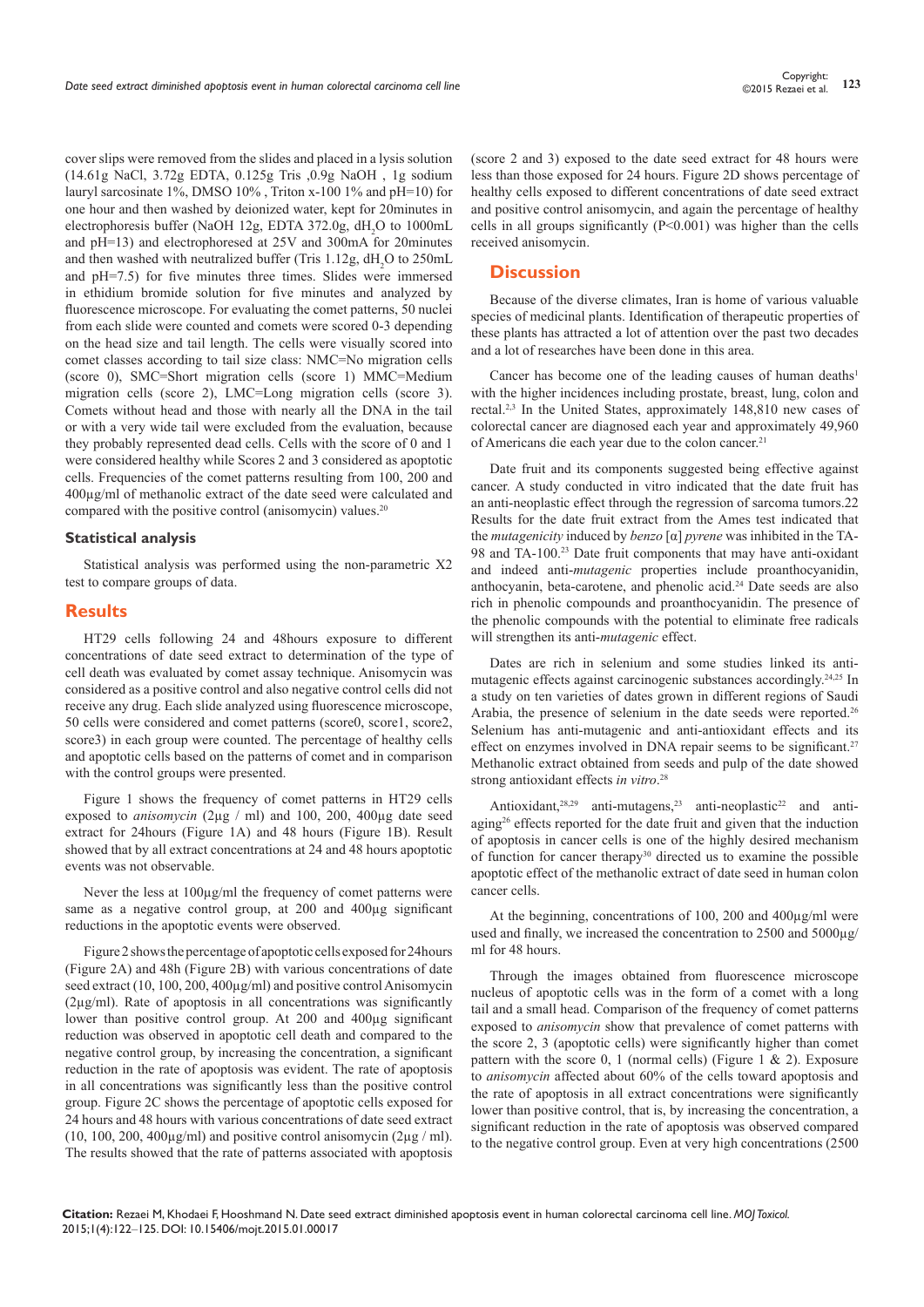and 5000µg/ml) for 48 hrs. Apoptotic feature was not noticeable. The absence of apoptosis features can be associated with the effects of date seed components such as selenium and flavonoids and somehow shows that these components may behave like a double-edged sword and their action is dependent on their concentration, duration of exposure and the cell type. A Study on methanol extracts of pulp and date seed, showed that the seed methanol extract totally has higher amounts of phenolic compounds, pro anthocyanidins and flavonoids.<sup>30</sup> Flavonoids anti-inflammatory and anti-cancer properties reported

to be dose dependent and selenium inhibited cell apoptosis induced by oxysterols in the vascular smooth muscle cells.<sup>31</sup> In contrast, by activating the JNK pathway the cyto protective effect of selenium against apoptosis induced in LLC-PK1cells has been reported.32 It is likely that date seed may have some components with opposing activity and need to be examining separately. Also, the HT29 cells may not be the appropriate sensitive cell line to exhibit cyto toxicity induced by the date seed extract.



**Figure 1** Frequency of comet patterns among HT29 cells exposed to different concentrations of date seed extract for A: 24hrs and B: 48hrs Scores were calculated and compared with the positive control (anisomycin: Anizo) values.

\*Significant difference in comparison with anisomycin (P<0.001).



**Figure 2** The percentages of apoptosis (score 2+ score 3) among HT29 cells exposed to different concentrations of date seed extract for A: 24hrs and B: 48hrs Scores were calculated and compared with the positive control (anisomycin: Anizo) values

\*Significant difference in comparison with 200 and 400µg/ml (P<0.05), apoptosis in all groups significantly (P<0.001) lower than anisomycin received cells.

**Citation:** Rezaei M, Khodaei F, Hooshmand N. Date seed extract diminished apoptosis event in human colorectal carcinoma cell line. *MOJ Toxicol.* 2015;1(4):122‒125. DOI: [10.15406/mojt.2015.01.00017](https://doi.org/10.15406/mojt.2015.01.00017)